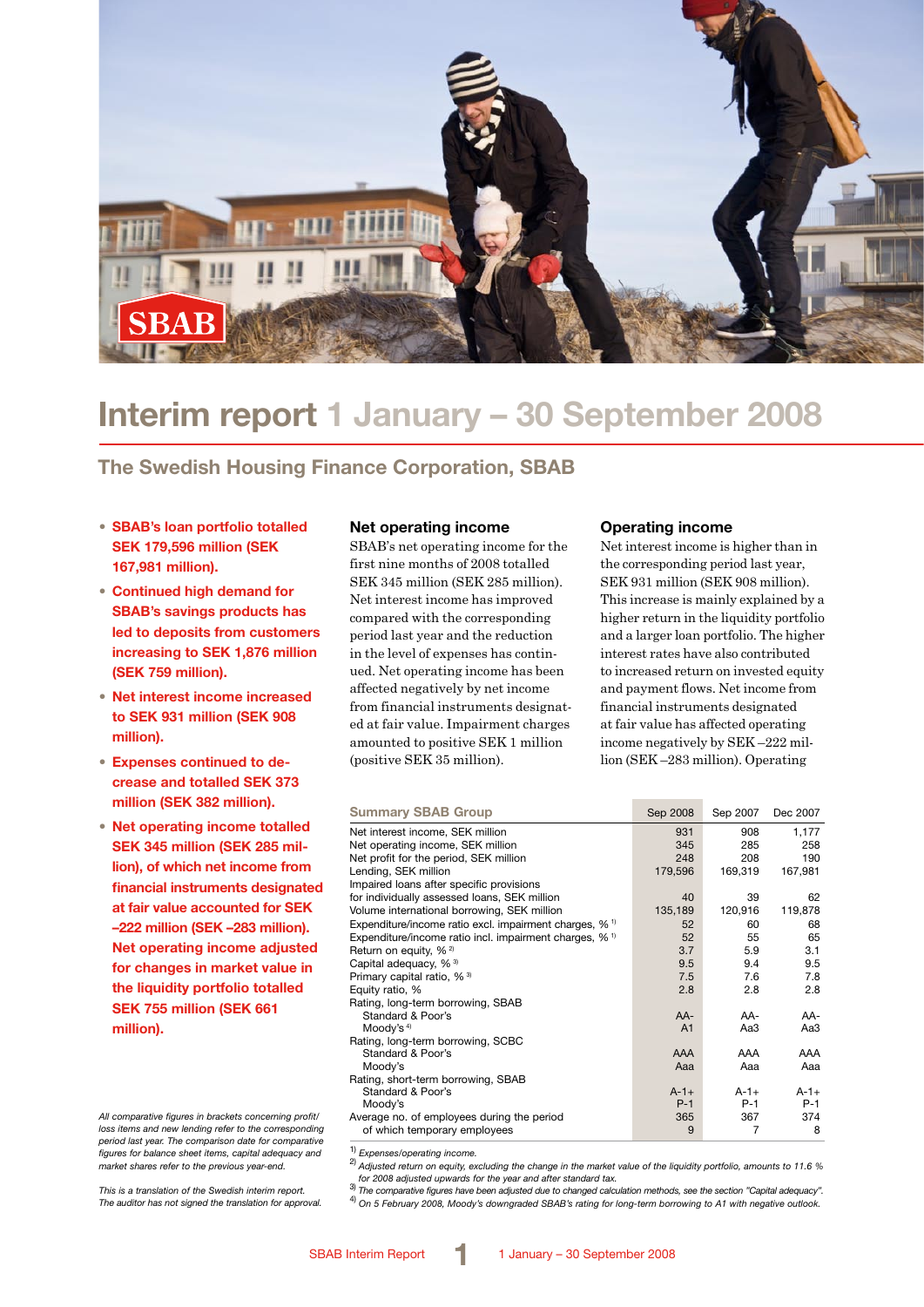income amounted to SEK 717 million (SEK 632 million).

### **Expenses**

Expenses decreased to SEK 373 million (SEK 382 million). Staff costs increased to SEK 196 million (SEK 180 million). This increase is due to higher pension costs and provisions for profit-based remuneration. SBAB's other expenses have decreased; in comparison with the corresponding period last year, the decrease is SEK 26 million. Depreciation amounts to SEK 24 million which is at the level of the corresponding period last year.

### **Impairment charges**

Impairment charges continue to be low and amounted to a net result of positive SEK 1 million (positive SEK 35 million).

The internal credit risk analysis does not show any significant negative change of the credit risks during the third quarter. This applies both to the estimated financial capital both for lending to the consumer market and for corporate lending and to the average risk weighting according to the internal model for risk classification (IRB method).

Despite the continued low impairment charges it is reasonable to assume, in the light of the state of the economy and the current uncertainty in the financial market that there will be an increased risk of impairment charges.

### **Lending**

Lending to the public totalled SEK 179,596 million compared with SEK 167,981 million at the beginning of the year. This increase is mainly attributable to the acquisition of loans from the jointly-owned company FriSpar Bolån AB by SBAB with the intention of enabling borrowing by covered bonds. As at 30 June, the effect on the group was SEK 9,206 million.

SBAB's business partners are an important distribution channel.

New lending to the consumer market totalled SEK 14,322 million (SEK 14,025 million).The consumer market portfolio amounted to SEK 114,679 million (SEK 104,125 mil-

#### **Loan portfolio**

|                    | Sep 2008              |                                 |                       | Sep 2007                        |                       | Dec 2007                         |  |  |
|--------------------|-----------------------|---------------------------------|-----------------------|---------------------------------|-----------------------|----------------------------------|--|--|
| <b>SEK million</b> | <b>SBAB</b><br>Group* | Group<br>incl.all of<br>FriSpar | <b>SBAB</b><br>Group* | Group<br>incl.all of<br>FriSpar | <b>SBAB</b><br>Group* | Group<br>incl. all of<br>FriSpar |  |  |
| Consumer market    | 114,679               | 116,529                         | 103,773               | 113,114                         | 104,125               | 113,803                          |  |  |
| - new lending      | 14,322                | 15,910                          | 14.025                | 15.591                          | 19.676                | 21,828                           |  |  |
| Corporate market   | 64,917                | 65.024                          | 65,546                | 65.658                          | 63,856                | 63,990                           |  |  |
| - new lending      | 8.552                 | 8,552                           | 7.117                 | 7.121                           | 10,808                | 10.809                           |  |  |
| <b>Total</b>       | 179,596               | 181,553                         | 169,319               | 178,772                         | 167,981               | 177,793                          |  |  |
| - new lending      | 22,874                | 24,462                          | 21.142                | 22,712                          | 30.484                | 32,637                           |  |  |

*\* FriSpar is consolidated in the SBAB Group at 51% in accordance with the proportionate method.*

| <b>Programme utilisation</b>            | 30 Sep 2008       | 31 Dec 2007  |
|-----------------------------------------|-------------------|--------------|
| Swedish Commercial Paper Programme      | <b>SEK 8.1 bn</b> | SEK 19.0 bn  |
| Swedish covered bonds                   | SEK 61.6 bn       | SEK 55.3 bn  |
| European Commercial Paper Programme     | <b>USD 846 mn</b> | USD 1,794 mn |
| US Commercial Paper Programme           | <b>USD 379 mn</b> | USD 1,190 mn |
| Euro Medium Term Note Programme         | USD 7,970 mn      | USD 7,290 mn |
| Euro Medium Term Covered Note Programme | EUR 6,952 mn      | EUR 5,418 mn |

lion). SBAB's market share of consumer market lending amounted to 7.6% (8.1%).

New lending to the corporate market totalled SEK 8,552 million (SEK 7,117 million). The corporate market portfolio totalled SEK 64,917 million (SEK 63,856 million). SBAB's market share of corporate market lending amounted to 12.5% (13.4%).

### **Saving**

SBAB introduced two savings products in spring 2007: A savings account (Sparkonto) for both new and existing customers and the SBAB account (SBAB-konto) for customers with residential mortgages of at least SEK 1 million. SBAB's savings products have a very competitive deposit rate. Interest is calculated from the first krona regardless of the amount deposited and withdrawals are free of charge.

There has been a very high level of demand for SBAB's savings products and the amount deposited totalled SEK 1,876 million (SEK 759 million) at the end of the period.

### **Funding**

SBAB considers it very important to have a well-diversified funding portfolio. This requires an active presence in the market and a flexible range of products. SBAB decided early on in the initial phase of the

credit crisis in 2007 to maintain a very high level of liquidity preparedness and has continued to follow this path. The third quarter of 2008 was characterised by sharply increased turbulence in the global monetary and capital markets. The increasing anxiety in the financial market in September also affected conditions in the Swedish monetary market that had been less exposed until then. Despite the increased anxiety and reduced market liquidity, SBAB has at every stage of the crisis, including the most recent turbulence, had very good access to funding. SBAB has been able to meet its goal of an increased share of long-term funding, which has entailed a slight increase in funding costs.

The total value of the outstanding securities issued was SEK 202,158 million (SEK 191,807 million).

Funding through issuance of covered bonds is carried out in SBAB's wholly-owned subsidiary The Swedish Covered Bond Corporation. The credit rating institutes Moody's and Standard & Poor's have established a credit rating of Aaa/ AAA for the covered bonds issued.

During the period January-September 2008, SBAB repurchased its own bonds for SEK 6.0 billion. These repurchases have been made with a view to reducing the refinancing risk for coming maturities.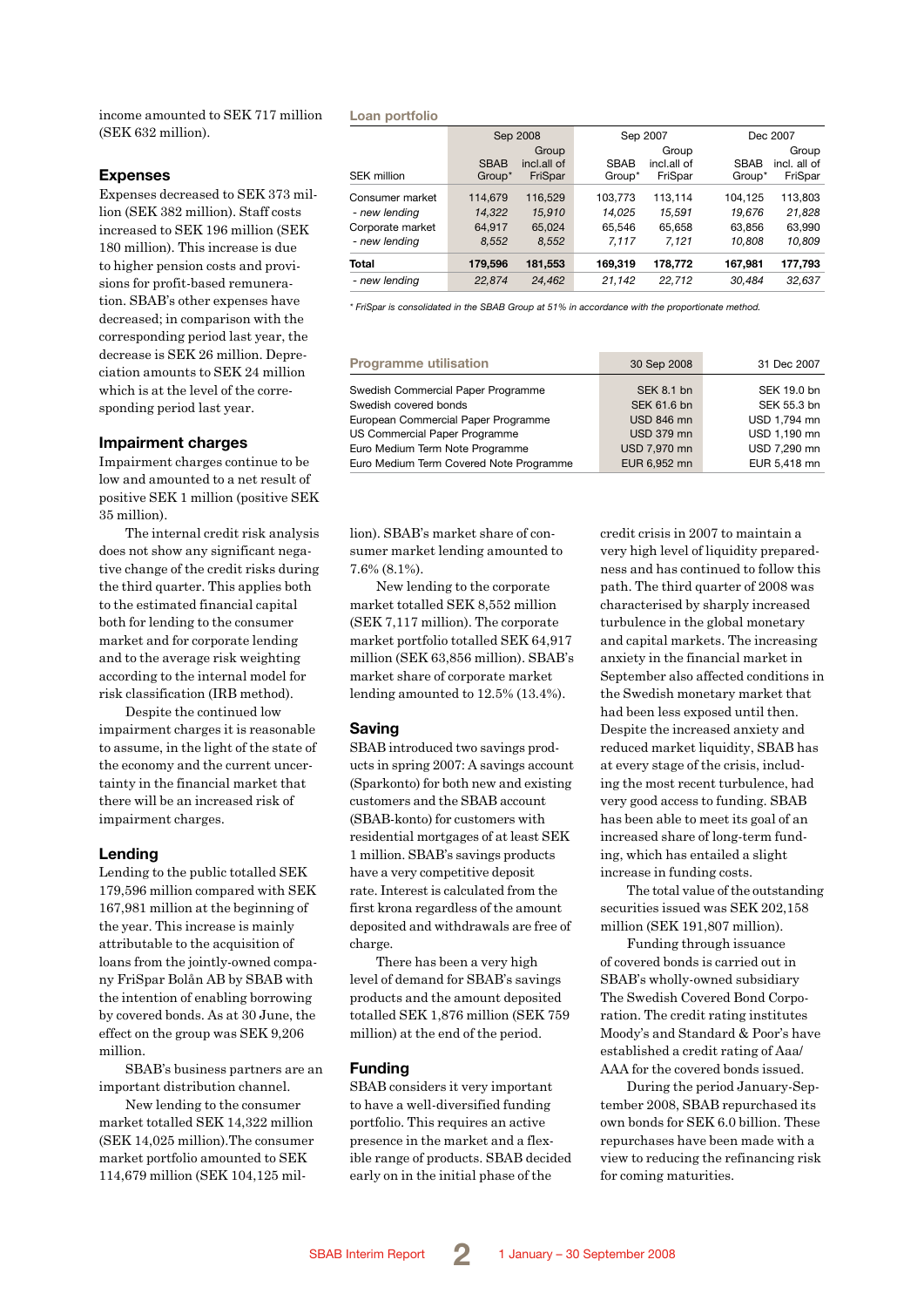### **The liquidity portfolio**

SBAB's liquidity portfolio is a liquidity reserve, which is intended to manage liquidity and funding risks. The portfolio totalled SEK 30.1 billion (SEK 31.0 billion) and consists of assets classified as "Loan receivables and accounts receivable (RMBS), SEK 22.6 billion (SEK 0 billion), and "Securities valued at fair value through profit or loss", SEK 7.5 billion (SEK 31.0 billion).

SBAB has in accordance with the decision of the European Commission and the assessment of the Swedish Financial Supervisory Authority, Finansinspektionen, decided to reclassify assets in the RMBS portfolio from the category "Available-for-sale financial assets" to the category "Loan receivables and accounts receivable". This reclassification has been made as at 1 July 2008 at a fair value of SEK 21.7 billion and the carrying value of the assets at the end of the period totalled SEK 22.6 billion.

The portfolio holding is long term. SBAB has liquidity reserves that correspond to the need of liquidity for 30 days or more. 98% of the securities in the portfolio have the highest rating Aaa from Moody's, or AAA from Standard & Poor's or AAA from Fitch. SBAB's liquidity portfolio neither has nor has had any exposure to the United States, to U.S. assets or to residential mortgages not classified as "prime". Derivative contracts have been entered into to manage interest rate and currency risks. The bonds in the portfolio can be pledged at the Riksbank or the European Central Bank.

### **Capital adequacy**

SBAB mainly discloses credit risk in accordance with the IRB method and operational risks according to the standard method. As of 2008, capital adequacy is disclosed as Total capital base/(Capital requirement/8%) instead of, as previously, as Total capital base/Risk-weighted assets\*limit value. The comparative figures have been adjusted in this connection.

The capital ratio for the SBAB Group was 1.19 (1.19) as at 30 September 2008. The capital adequacy totalled 9.5% (9.5%), the primary capital ratio was 7.5% (7.8%) and the

capital base amounted to SEK 8,989 million (SEK 8,788 million). The capital requirement, without taking into consideration the transitional regulations according to the rules in Basel II amounted to SEK 3,899 million (SEK 3,706 million) as at 30 September.

The parent company's capital ratio was 4.69 (4.48), the capital adequacy 37.5% (35.8%), the primary capital ratio 28.4% (28.2%) and the capital base SEK 8,999 million (SEK 9,187 million).

The details as per September 2008 include the Group's profit for the period January-June and the parent company's profit for the period January-September.

In connection with the interest payment date 30 March, SBAB has exercised its right to premature redemption of subordinated loan JPY 1. This loan has previously been included with SEK 722 million in the supplementary capital. During April, the redeemed subordinated loan has been replaced by a new subordinated loan of SEK 1 billion. The new subordinated loan has had a positive effect on the capital adequacy for the group of 1.1%.

Unlike in SBAB's consolidated accounts, the proportionate method is not used for FriSpar Bolån AB in the capital adequacy report. This is due to differences in rules relating to group definition between the regulatory framework for capital adequacy and large exposures and IFRS.

During the period, SBAB has received the Swedish Financial Supervisory Authority's, Finansinspektionen, assessment of SBAB's internal capital evaluation. Finansinspektionen considers that SBAB is sufficiently capitalised in relation to the risk to which the company is exposed.

#### **Interest-rate risk**

A parallel shift of the yield curve by plus one percentage point would as at 30 September 2008 have resulted in a reduction of the net value of SBAB's interest-bearing assets and liabilities, including derivative transactions, by around SEK +27.5 million.

An account of other risks in SBAB has been presented in the annual report for 2007.

### **Current events**

- On 23 October, the Government presented a Bill with measures to reinforce the stability of the Swedish financial system. This Bill provides for the establishment of a stability fund and a guarantee programme for medium-term new borrowing by banks and housing mortgage institutions. At the time of publication of this interim report, SBAB is evaluating its participation in the guarantee programme.
- After the end of the period, SBAB has had a very large inflow of new savings customers and sharp increase in deposits.

### **Development in the third quarter of 2008 compared with the second quarter of 2008**

Lending to customers totalled SEK 179,596 million compared with SEK 178,265 million in the second quarter of 2008. The consumer market portfolio totalled SEK 114,679 million (SEK 114,607 million). SBAB's share of the consumer market totalled 7.6% (7.7%). The corporate market portfolio totalled SEK 64,917 million (SEK 63,658 million). SBAB's share of the corporate market was 12.5% (12.3%).

During the third quarter, demand for SBAB's savings products has continued to be high. Growth during the period amounted to 21% and deposits from customers increased to SEK 1,876 million (SEK 1,546 million).

Net interest income is lower relative to the second quarter and amounted to SEK 306 million (SEK 320 million). Total operating income amounted to SEK 183 million (SEK 300 million). The decrease in operating income in the third quarter is explained by a slight reduction in net interest income together with a larger negative impact on income from the "Net income from financial instruments designated at fair value".

The anxiety that has characterised the capital market during the third quarter has had a negative impact on the market value of the liquidity portfolio. SEK 234 million (SEK 18 million) has been charged to the operating income for the quarter.

Expenses continued to decrease and totalled SEK 105 million (SEK 133 million).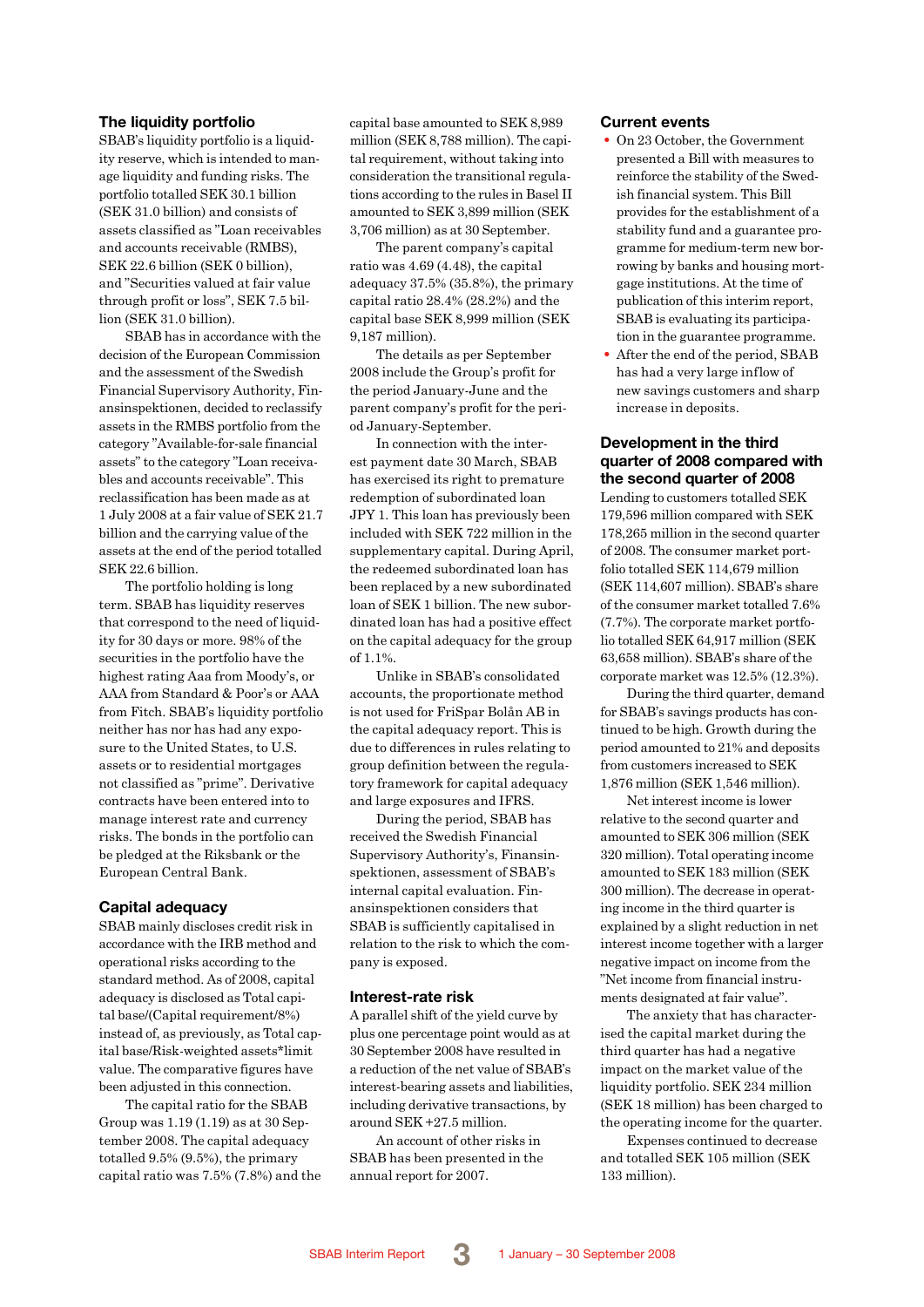Impairment charges remained low and amounted to positive SEK 4 million (negative SEK 1 million).

Net operating income for the period is markedly lower relative to the second quarter and amounted to SEK 82 million (SEK 166 million).

Capital adequacy remains good and reached 9.5% (9.8%) and the primary capital ratio was 7.5% (7.8%).

### **Development of the parent company (January – September 2008)**

Lending to customers totalled SEK 19,898 million (SEK 29,570 million) in the parent company.

Operating income amounted to SEK 112 million (SEK 262 million). The difference compared to the corresponding period last year is explained by the item net result of financial transactions which adds up to SEK –392 million (SEK –224 million). The parent company's net interest income for the period totalled SEK 188 million (SEK 212 million).

Other operating income totalled SEK 277 million (SEK 246 million). This amount is attributable to administrative services performed for the subsidiary SCBC.

During the first nine months of the year, expenses decreased by 3% compared with the same period last year, which adds up to SEK 371 million (SEK 383 million). Impairment charges amounted to net positive SEK 18 million (positive SEK 31 million).

Net operating income totalled SEK –241 million (SEK –90 million).

Capital adequacy in the parent company amounted to 37.5% (35.8%).

### **Accounting policies**

The SBAB Group applies the International Financial Reporting Standards (IFRS) as adopted by the EU. Together with these accounting standards, the accounting regulatory code of the Swedish Financial Supervisory Authority, the Annual Accounts Act for Credit Institutions and Securities Companies (ÅRKL) as well as the requirements defined in the Swedish Financial Reporting Board's recommendation RFR1.1 Supplementary Accounting Rules for Groups are taken into consideration.

This interim report complies with the requirements prescribed in IAS 34 Interim Financial Reporting.

The accounting policies and the methods of calculation are unchanged compared to the Annual Report for 2007. During the period until 30 June 2008, assets classified as "Available-for-sale financial assets" have been added. These are measured at fair value. The effects arising from a change in the fair value are recognised in equity, except for impairment losses in relation to amortised cost and foreign exchange gains, which are recognised in profit or loss.

The European Commission has decided on amendments to IAS 39 and IFRS 7 in accordance with the amendments published by the IASB "Amendments October 2008, Reclassification of financial assets". Furthermore, the Swedish Financial Supervisory Authority has notified its preliminary assessments of how these changes should be applied to financial companies that apply IFRS limited by statue.

SBAB has decided to reclassify assets previously categorised as "Available-for-sale financial assets" to be recognised in the category "Loan receivables and accounts receivables".

This reclassification has been carried out as at 1 July 2008 and the assets have been valued at their fair value on this date. In future, assets will be recognised at their accrued acquisition value. The change in value accumulated in equity up to the reclassification date will be dissolved during the remaining time to maturity of the bond. The additional information to be provided in accordance with IFRS 7 in connection with the performance of this reclassification is shown in Note 5.

### **Financial information**

SBAB's report on operations for 2008 will be published on 30 January 2009. SBAB's annual general meeting will be held on 15 April 2009 in Stockholm.

*Stockholm, 29 October 2008*

Eva Cederbalk *CEO*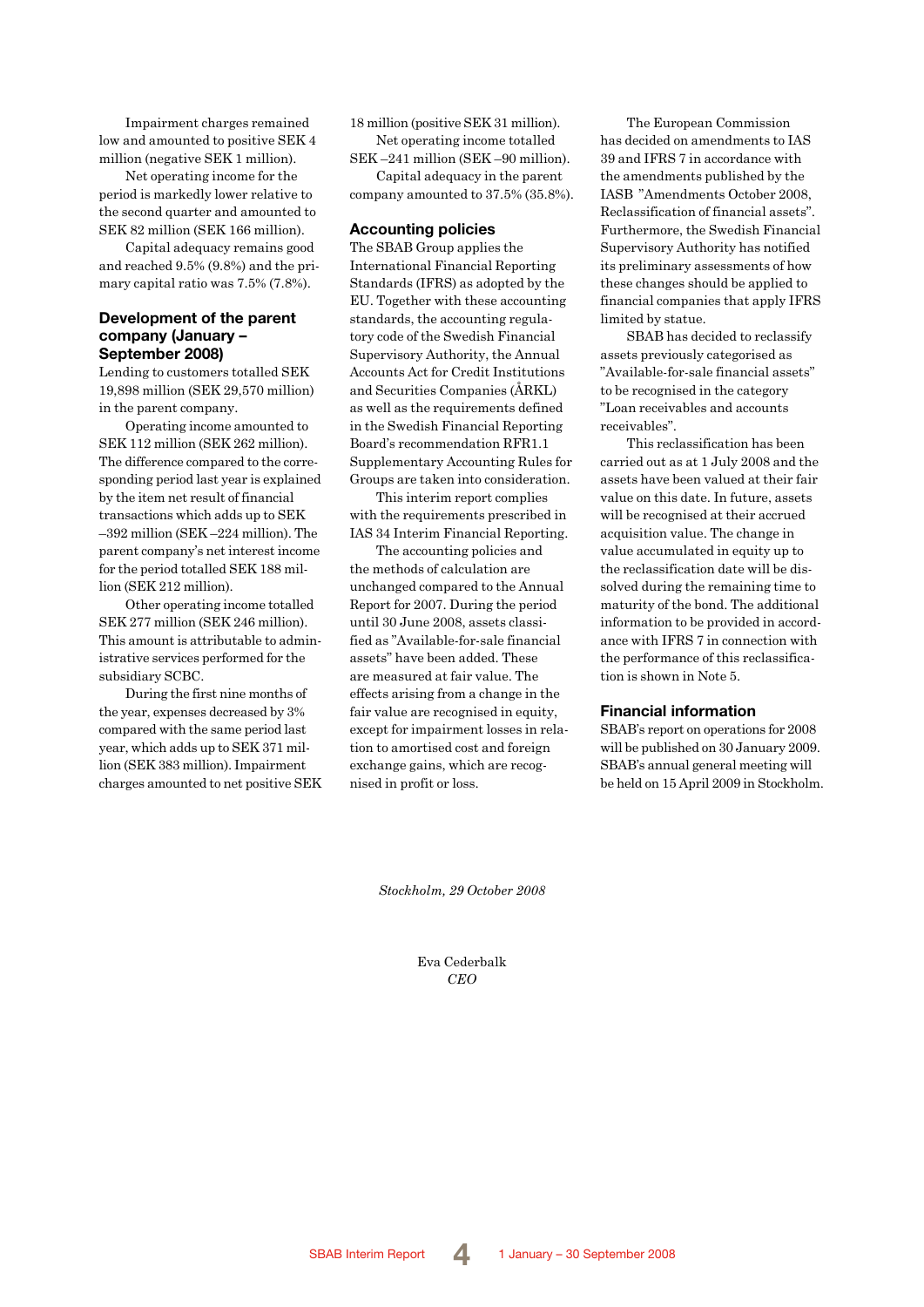### **Income Statement**

|                                                                      | <b>GROUP</b> |              |              |              | <b>PARENT COMPANY</b> |              |
|----------------------------------------------------------------------|--------------|--------------|--------------|--------------|-----------------------|--------------|
| <b>SEK million</b>                                                   | Jan-Sep 2008 | Jan-Sep 2007 | Jul-Sep 2008 | Jul-Sep 2007 | Jan-Sep 2008          | Jan-Sep 2007 |
| Interest income                                                      | 8,235        | 6,012        | 2,753        | 2,141        | 3,238                 | 3,088        |
| Interest expense                                                     | (7, 304)     | (5, 104)     | (2, 447)     | (1, 845)     | (3,050)               | (2,876)      |
| Net interest income                                                  | 931          | 908          | 306          | 296          | 188                   | 212          |
| Dividends received                                                   |              | $\Omega$     |              | 0            |                       | $\Omega$     |
| Commission income                                                    | 34           | 39           | 8            | 14           | 54                    | 60           |
| Commission expense                                                   | (26)         | (32)         | (8)          | (10)         | (15)                  | (32)         |
| Net income from financial instruments                                |              |              |              |              |                       |              |
| designated at fair value (Note 1)                                    | (222)        | (283)        | (123)        | (353)        | (392)                 | (224)        |
| Other operating income                                               | $\Omega$     | O            | $\Omega$     | 0            | 277                   | 246          |
| <b>Total operating income</b>                                        | 717          | 632          | 183          | (53)         | 112                   | 262          |
| Staff costs                                                          | (196)        | (180)        | (55)         | (53)         | (196)                 | (180)        |
| Other expenses                                                       | (153)        | (179)        | (42)         | (32)         | (163)                 | (190)        |
| Depreciation of property, plant and<br>equipment and amortisation of |              |              |              |              |                       |              |
| intangible fixed assets                                              | (24)         | (23)         | (8)          | (8)          | (12)                  | (13)         |
| Total expenses before impairment                                     |              |              |              |              |                       |              |
| charges                                                              | (373)        | (382)        | (105)        | (93)         | (371)                 | (383)        |
| Profit before impairment charges                                     | 344          | 250          | 78           | (146)        | (259)                 | (121)        |
| Impairment charges, net (Note 2)                                     |              | 35           | 4            | 13           | 18                    | 31           |
| Net operating income                                                 | 345          | 285          | 82           | (133)        | (241)                 | (90)         |
| Income tax expenses                                                  | (97)         | (77)         | (24)         | 37           | 67                    | 23           |
| Profit for the period                                                | 248          | 208          | 58           | (96)         | (174)                 | (67)         |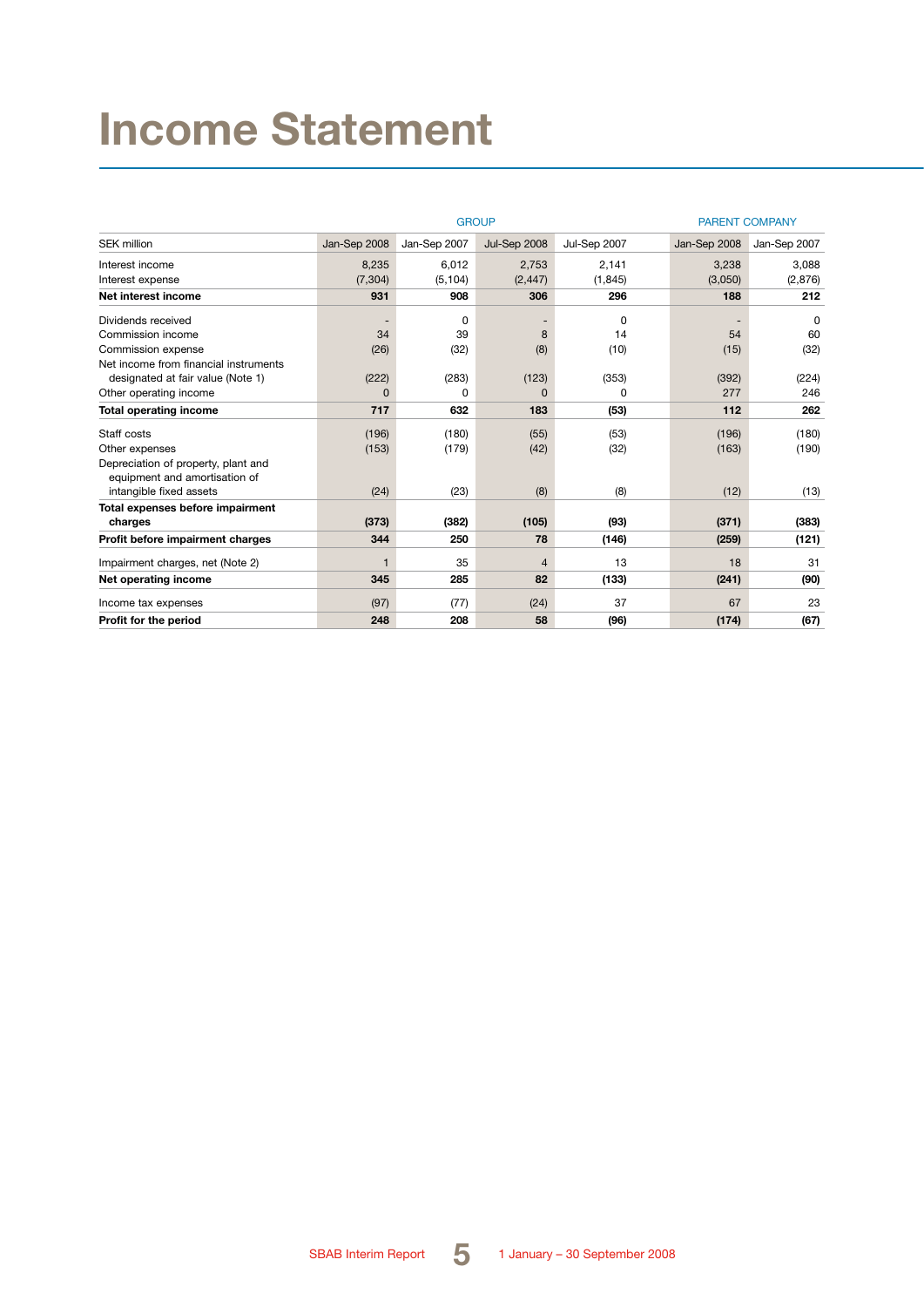### **Balance Sheet**

|                                                                |              | <b>GROUP</b>   |                         |              | <b>PARENT COMPANY</b>   |
|----------------------------------------------------------------|--------------|----------------|-------------------------|--------------|-------------------------|
| <b>SEK million</b>                                             | 30 Sep 2008  |                | 30 Sep 2007 31 Dec 2007 |              | 30 Sep 2008 31 Dec 2007 |
| <b>ASSETS</b>                                                  |              |                |                         |              |                         |
| Cash and balances at central banks                             | $\mathbf{0}$ | $\mathbf 0$    | 0                       | $\mathbf{0}$ | $\Omega$                |
| Treasury bills and other eligible bills                        | 10           | 10             | 10                      | 10           | 10                      |
| Loans and advances to credit institutions (Note 3)             | 2,793        | 9,832          | 19,909                  | 27,471       | 38,502                  |
| Loans and advances to customers (Note 4)                       | 179,596      | 169,319        | 167,981                 | 19,898       | 29,570                  |
| Fair value adjustment of interest-rate hedged loan receivables | (481)        | (1,034)        | (922)                   | (53)         | (88)                    |
| Bonds and other interest-bearing securities                    | 30,297       | 31,453         | 31,056                  | 30,297       | 31,056                  |
| Derivative financial instruments (Note 6)                      | 8,168        | 3,433          | 3,799                   | 3,894        | 2,225                   |
| Other shares and participations                                |              | $\overline{4}$ | 4                       |              | $\overline{4}$          |
| Investments in joint ventures                                  |              |                |                         | 510          | 602                     |
| Investments in subsidiaries                                    |              |                |                         | 7,200        | 5,200                   |
| Deferred income tax assets                                     |              | 149            | 103                     | ÷            | $\Omega$                |
| Intangible assets                                              | 53           | 58             | 58                      | 14           | 19                      |
| Property, plant and equipment                                  | 12           | 16             | 14                      | 12           | 14                      |
| Other assets                                                   | 1,509        | 8,806          | 296                     | 698          | 537                     |
| Prepaid expenses and accrued income                            | 740          | 802            | 783                     | 403          | 490                     |
| <b>TOTAL ASSETS</b>                                            | 222,697      | 222,848        | 223,091                 | 90,354       | 108,141                 |
|                                                                |              |                |                         |              |                         |
| <b>LIABILITIES AND EQUITY</b>                                  |              |                |                         |              |                         |
| <b>Liabilities</b>                                             |              |                |                         |              |                         |
| Liabilities to credit institutions                             | 1,958        | 6,399          | 15,537                  | 989          | 7,092                   |
| Customer accounts                                              | 1,876        | 433            | 759                     | 1,876        | 759                     |
| Debt securities in issue                                       | 202,158      | 200,157        | 191,807                 | 73,212       | 86,573                  |
| Derivative financial instruments (Note 6)                      | 2,900        | 3,548          | 2,923                   | 3,692        | 3,467                   |
| Other liabilities                                              | 647          | 277            | 694                     | 592          | 671                     |
| Accrued expenses and prepaid income                            | 3,438        | 3,070          | 2,420                   | 747          | 524                     |
| Deferred tax liabilities                                       | 165          |                |                         | 9            |                         |
| Subordinated liabilities                                       | 3,272        | 2,717          | 2,725                   | 3,272        | 2,725                   |
| <b>Total liabilities</b>                                       | 216,414      | 216,601        | 216,865                 | 84,389       | 101,811                 |
|                                                                |              |                |                         |              |                         |
| Equity                                                         |              |                |                         |              |                         |
| Share capital                                                  | 1,958        | 1,958          | 1,958                   | 1,958        | 1.958                   |
| Legal reserve                                                  |              |                |                         | 392          | 392                     |
| Other reserves/Fair value reserve                              | (177)        | 17             | 14                      | (177)        | 14                      |
| Retained earnings                                              | 4,254        | 4,064          | 4.064                   | 3,966        | 3,815                   |
| Net profit for the period                                      | 248          | 208            | 190                     | (174)        | 151                     |
| <b>Total equity</b>                                            | 6,283        | 6,247          | 6,226                   | 5,965        | 6,330                   |
| <b>TOTAL LIABILITIES AND EQUITY</b>                            | 222,697      | 222.848        | 223,091                 | 90,354       | 108,141                 |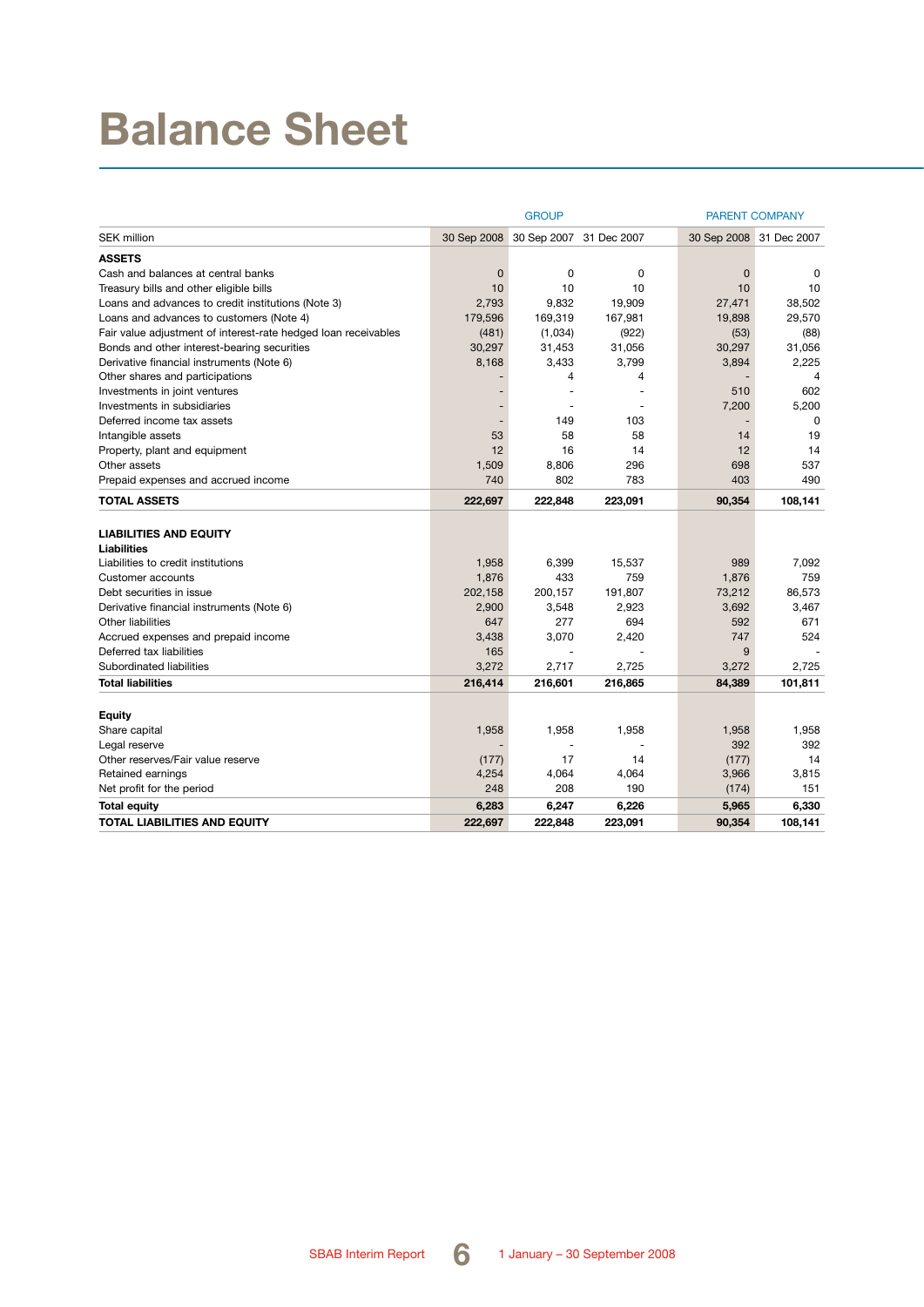# **Statement of Changes in Equity**

#### **GROUP**

| <b>SEK million</b>                                          | Share<br>capital | Other<br>reserves | Retained<br>earnings | Net profit for<br>the period | Total<br>equity |
|-------------------------------------------------------------|------------------|-------------------|----------------------|------------------------------|-----------------|
| Opening balance, 1 January 2008                             | 1,958            | 14                | 4,254                |                              | 6,226           |
| Change in reclassified financial assets, after tax *        |                  | (188)             |                      |                              | (188)           |
| Change in instruments held for cash flow hedging, after tax |                  | (3)               |                      |                              | (3)             |
| Net profit for the period                                   |                  |                   |                      | 248                          | 248             |
| Closing balance, 30 September 2008                          | 1,958            | (177)             | 4,254                | 248                          | 6,283           |
| Opening balance, 1 January 2007                             | 1,958            | 12                | 4,064                |                              | 6,034           |
| Change in instruments held for cash flow hedging, after tax |                  | 5                 |                      |                              | 5               |
| Net profit for the period                                   |                  |                   |                      | 208                          | 208             |
| Closing balance, 30 September 2007                          | 1,958            | 17                | 4.064                | 208                          | 6,247           |
| Opening balance, 1 January 2007                             | 1,958            | 12                | 4,064                |                              | 6,034           |
| Change in instruments held for cash flow hedging, after tax |                  | 2                 |                      |                              | $\overline{2}$  |
| Net profit for the period                                   |                  |                   |                      | 190                          | 190             |
| Closing balance, 31 December 2007                           | 1,958            | 14                | 4,064                | 190                          | 6,226           |

#### PARENT COMPANY

| SEK million                                                 | Share capital | Legal<br>reserve | Fair value<br>reserve | Retained<br>earnings | Net profit for<br>the period | Total<br>equity |
|-------------------------------------------------------------|---------------|------------------|-----------------------|----------------------|------------------------------|-----------------|
| Opening balance, 1 January 2008                             | 1,958         | 392              | 14                    | 3,966                |                              | 6,330           |
| Change in reclassified financial assets, after tax*         |               |                  | (188)                 |                      |                              | (188)           |
| Change in instruments held for cash flow hedging, after tax |               |                  | (3)                   |                      |                              | (3)             |
| Net profit for the period                                   |               |                  |                       |                      | (174)                        | (174)           |
| Closing balance, 30 September 2008                          | 1,958         | 392              | (177)                 | 3,966                | (174)                        | 5,965           |
| Opening balance, 1 January 2007                             | 1,958         | 392              | 12                    | 3,815                |                              | 6,177           |
| Change in instruments held for cash flow hedging, after tax |               |                  | 5                     |                      |                              | 5               |
| Net profit for the period                                   |               |                  |                       |                      | (67)                         | (67)            |
| Closing balance, 30 September 2007                          | 1,958         | 392              | 17                    | 3,815                | (67)                         | 6,115           |
| Opening balance, 1 January 2007                             | 1,958         | 392              | 12                    | 3,815                |                              | 6,177           |
| Change in instruments held for cash flow hedging, after tax |               |                  | 2                     |                      |                              | $\overline{2}$  |
| Net profit for the period                                   |               |                  |                       |                      | 151                          | 151             |
| Closing balance, 31 December 2007                           | 1.958         | 392              | 14                    | 3,815                | 151                          | 6,330           |

*\* See information in Note 5*

### **Cash Flow Statement**

|                                                          |              | <b>GROUP</b> | <b>PARENT COMPANY</b> |              |  |
|----------------------------------------------------------|--------------|--------------|-----------------------|--------------|--|
| SEK million                                              | Jan-Sep 2008 | Jan-Sep 2007 | Jan-Sep 2008          | Jan-Sep 2007 |  |
| Cash and cash equivalents at the beginning of the period | 10,140       | 1,453        | 3,124                 | 791          |  |
| Cash flows from operating activities                     | (9,687)      | (1,054)      | (891)                 | 936          |  |
| Cash flows from investing activities                     | (16)         | (24)         | (1,912)               | (1, 354)     |  |
| Cash flows from financing activities                     | 403          |              | 403                   |              |  |
| Increase/decrease of cash and cash equivalents           | (9,300)      | (1,078)      | (2,400)               | (418)        |  |
| Cash and cash equivalents at the end of the period       | 840          | 375          | 724                   | 373          |  |

*Cash and cash equivalents comprises cash in hand and loans and advances to credit institutions with original maturity of less than three months.*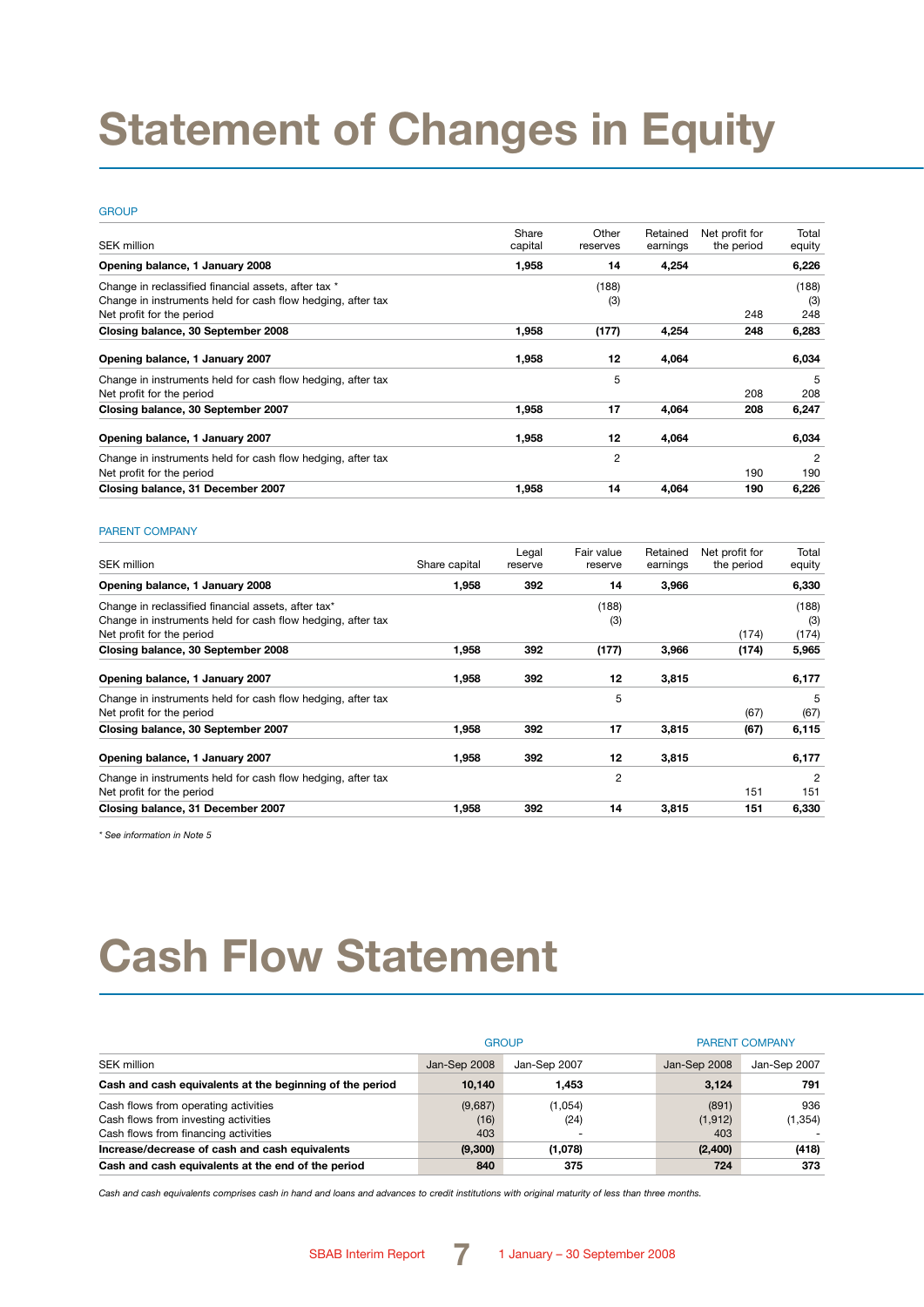### **Notes**

### Note 1 Net income from financial instruments

| designated at fair value                                 |          | <b>GROUP</b>   | <b>PARENT COMPANY</b> |         |  |
|----------------------------------------------------------|----------|----------------|-----------------------|---------|--|
|                                                          | Jan-Sep  | Jan-Sep        | Jan-Sep               | Jan-Sep |  |
| <b>SEK million</b>                                       | 2008     | 2007           | 2008                  | 2007    |  |
| Gains/losses on interest-bearing financial instruments:  |          |                |                       |         |  |
| - Securities valued at fair value through profit or loss | (373)    | (539)          | (373)                 | (539)   |  |
| - Items in hedge accounting                              | 200      | 48             | 44                    | 228     |  |
| - Derivative financial instruments                       | (87)     | 160            | (65)                  | 57      |  |
| - Loan receivables                                       | 14       | 42             | $\overline{2}$        | 31      |  |
| - Liabilities valued at fair value                       | (2)      |                | (2)                   |         |  |
| - Other financial liabilities                            | 23       |                | $\Omega$              | (0)     |  |
| Gains/losses on shares and participations:               | $\Omega$ | $\overline{2}$ | $\Omega$              | 2       |  |
| Currency translation effects                             | 3        | (3)            | $\overline{2}$        | (3)     |  |
| Total                                                    | (222)    | (283)          | (392)                 | (224)   |  |

*The impact on the result of SEK –410 million from SBAB's liquidity portfolio consists of SEK –373 million in the item securities valued at fair value and SEK –37 million in the item derivative financial instruments.*

### Note 2 Impairment charges, net

| <b>GROUP</b><br><b>SEK million</b>                                                                                                                                         | Jan-Sep<br>2008 | Jan-Sep<br>2007 |
|----------------------------------------------------------------------------------------------------------------------------------------------------------------------------|-----------------|-----------------|
| SPECIFIC PROVISION FOR INDIVIDUALLY ASSESSED LOAN RECEIVABLES<br>The period's write-off for uncollectible loans<br>Reversal of previous provisions for probable impairment |                 | 2               |
| reported as uncollectible items in this interim report                                                                                                                     | (0)             | (0)             |
| The period's provision for probable impairment                                                                                                                             | <sup>0</sup>    | 7               |
| Recoveries of previous years' uncollectible loans                                                                                                                          | (0)             | (1)             |
| Reversal of previous positions for probable impairment no longer required                                                                                                  | (41)            | (6)             |
| Guarantees                                                                                                                                                                 | 15              | (8)             |
| Net cost for the period for individually assessed loan receivables                                                                                                         | (25)            | (6)             |
| COLLECTIVE PROVISION FOR INDIVIDUALLY ASSESSED LOAN RECEIVABLES                                                                                                            |                 |                 |
| Allocation to/reversal of collective provision                                                                                                                             | (20)            | (37)            |
| Guarantees                                                                                                                                                                 |                 | 9               |
| Net cost for the period for collective provisions for individually assessed loan receivables                                                                               | (19)            | (28)            |
| COLLECTIVE PROVISION FOR HOMOGENEOUS GROUPS OF LOAN RECEIVABLES                                                                                                            |                 |                 |
| The period's write-off for uncollectible loans                                                                                                                             | $\overline{4}$  | 3               |
| Recoveries of previous years' uncollectible loans                                                                                                                          | (1)             | (5)             |
| Allocation to/reversal of collective provisions                                                                                                                            | 35              | (1)             |
| Guarantees                                                                                                                                                                 | 5               | $\overline{2}$  |
| Net cost for the period for collective provisions for homogeneous groups of loan receivables                                                                               | 43              | (1)             |
| Impairment charges for the period                                                                                                                                          | (1)             | (35)            |

*Both the period's write-off regarding uncollectible loans and the reversal of previous years' write-off specified above are attributable to loans and advances to customers.*

### Note 3 Loans and advances to credit institutions

Of the parent company's loans and advances to credit institutions, SEK 22,846 million (SEK 15,439 million) relate to a receivable from the wholly-owned subsidiary The Swedish Covered Bond Corporation, SCBC. These receivables are subordinated which means that payment is not received until the other creditors of the subsidiary have been paid.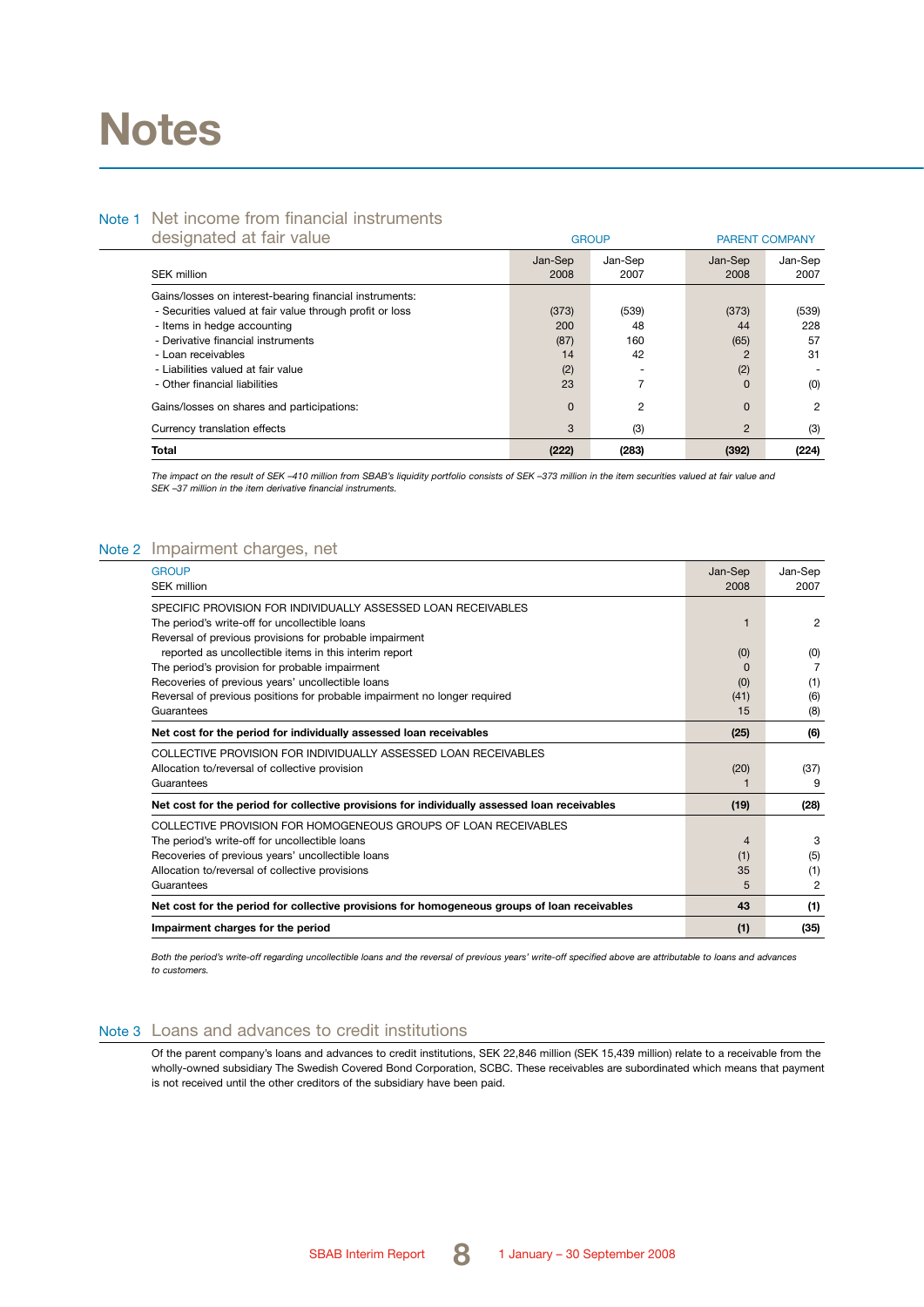### Note 4 Loans and advances to customers

| <b>GROUP</b>                              |         | 30 Sep 2008              | 31 Dec 2007 |          |
|-------------------------------------------|---------|--------------------------|-------------|----------|
| SEK million                               | Lending | Provision                | Lending     | Provison |
| Single-family dwellings and holiday homes | 79,303  | (104)                    | 71.651      | (84)     |
| Tenant-owned apartments                   | 35.513  | (33)                     | 32.575      | (17)     |
| Tenant owner associations                 | 33,808  | (80)                     | 33.465      | (119)    |
| Private multi-family dwellings            | 19,505  | (22)                     | 17.953      | (40)     |
| Municipal multi-family dwellings          | 5.607   | -                        | 7.000       | $\sim$   |
| Commercial properties                     | 6.099   | $\overline{\phantom{0}}$ | 5.597       |          |
| Provision for impairment                  | (239)   |                          | (260)       |          |
| Total                                     | 179.596 | (239)                    | 167.981     | (260)    |

| Impaired and unpaid loans                                                           |     | 30 Sep 2008 31 Dec 2007 |
|-------------------------------------------------------------------------------------|-----|-------------------------|
| a) Impaired loans                                                                   | 118 | 180                     |
| b) Unpaid loan receivables included in impaired loans                               | 10  | 9                       |
| c) Unpaid loan receivables not included in impaired loans                           | 187 | 115                     |
| d) Specific provisions for individually assessed loans                              | 78  | 118                     |
| e) Collective provisions for individually assessed loans                            | 33  | 53                      |
| f) Provisions for collectively assessed homogeneous groups of loans                 | 128 | 89                      |
| q) Total provisions $(d+e+f)$                                                       | 239 | 260                     |
| h) Impaired loans after specific provisions for individually assessed loans (a-d)   | 40  | 62                      |
| Provision ratio for specific provisions for individually assessed loans (d/a)<br>i) | 66% | 66%                     |

**Contract Contract** 

*The business partner may acquire loans provided in certain lending cooperation.*

### Note 5 Classification of financial instruments

| <b>GROUP</b><br>30 Sep 2008, SEK million                       | Securities<br>valued at fair<br>value through | Loan        | Derivatives<br>held for |         |
|----------------------------------------------------------------|-----------------------------------------------|-------------|-------------------------|---------|
| <b>Financial assets</b>                                        | profit or loss                                | receivables | hedging                 | Total   |
| Cash and balances at central banks                             |                                               | 0           |                         | 0       |
| Treasury bills and other eligible bills                        | 10                                            |             |                         | 10      |
| Loans and advances to credit institutions                      |                                               | 2.793       |                         | 2.793   |
| Loans and advances to customers                                |                                               | 179.596     |                         | 179,596 |
| Fair value adjustment of interest-rate hedged loan receivables |                                               | (481)       |                         | (481)   |
| Bonds and other interest-bearing securities                    | 7.712                                         | 22,585      |                         | 30.297  |
| Derivative financial instruments                               |                                               |             | 8.168                   | 8.168   |
| Other assets                                                   |                                               | 1,509       |                         | 1.509   |
| Prepaid expenses and accrued income                            | 141                                           | 599         |                         | 740     |
| Total                                                          | 7.863                                         | 206.601     | 8.168                   | 222.632 |

| <b>Financial liabilities</b>        | Financial<br>liabilities<br>in hedge<br>accounting | Derivatives<br>held for<br>hedging | Other<br>financial<br>liabilities | Total   |
|-------------------------------------|----------------------------------------------------|------------------------------------|-----------------------------------|---------|
| Liabilities to credit institutions  |                                                    |                                    | 1.958                             | 1,958   |
| Customer accounts                   |                                                    |                                    | 1.876                             | 1.876   |
| Debt securities in issue            | 186.124                                            |                                    | 16.034                            | 202,158 |
| Derivative financial instruments    |                                                    | 2.900                              |                                   | 2.900   |
| Other liabilities                   |                                                    |                                    | 647                               | 647     |
| Accrued expenses and prepaid income | 3.312                                              |                                    | 126                               | 3.438   |
| Subordinated liabilities            | 3.272                                              |                                    |                                   | 3.272   |
| <b>Total</b>                        | 192.708                                            | 2.900                              | 20.641                            | 216.249 |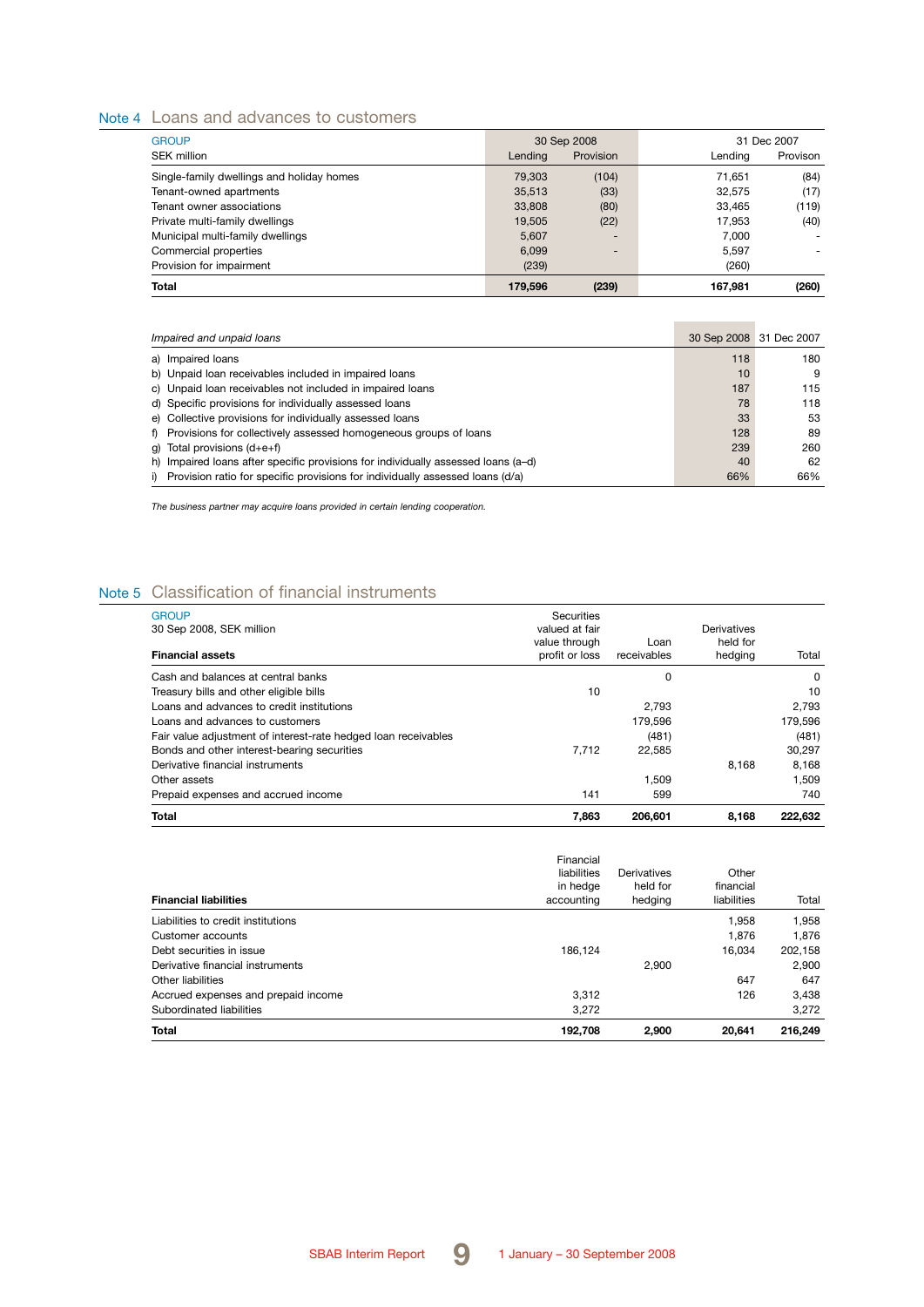### Note 5 *continued*

| <b>Financial assets</b><br>Cash and balances at central banks  | value through<br>profit or loss | Loan<br>receivables<br>0 | held for<br>hedging | Total<br>$\Omega$ |
|----------------------------------------------------------------|---------------------------------|--------------------------|---------------------|-------------------|
| Treasury bills and other eligible bills                        | 10                              |                          |                     | 10                |
| Loans and advances to credit institutions                      |                                 | 27,471                   |                     | 27,471            |
| Loans and advances to customers                                |                                 | 19,898                   |                     | 19.898            |
| Fair value adjustment of interest-rate hedged loan receivables |                                 | (53)                     |                     | (53)              |
| Bonds and other interest-bearing securities                    | 7.712                           | 22,585                   |                     | 30.297            |
| Derivative financial instruments                               |                                 |                          | 3.894               | 3.894             |
| Other assets                                                   |                                 | 698                      |                     | 698               |
| Prepaid expenses and accrued income                            | 141                             | 262                      |                     | 403               |
| <b>Total</b>                                                   | 7.863                           | 70.861                   | 3.894               | 82.618            |

| <b>Financial liabilities</b>        | Financial<br>liabilities<br>in hedge<br>accounting | Derivatives<br>held for<br>hedging | Other<br>financial<br>liabilities | Total  |
|-------------------------------------|----------------------------------------------------|------------------------------------|-----------------------------------|--------|
| Liabilities to credit institutions  |                                                    |                                    | 989                               | 989    |
| Customer accounts                   |                                                    |                                    | 1.876                             | 1.876  |
| Debt securities in issue            | 56.668                                             |                                    | 16.544                            | 73.212 |
| Derivative financial instruments    |                                                    | 3,692                              |                                   | 3.692  |
| Other liabilities                   |                                                    |                                    | 592                               | 592    |
| Accrued expenses and prepaid income | 622                                                |                                    | 125                               | 747    |
| Subordinated liabilities            | 3,272                                              |                                    |                                   | 3,272  |
| <b>Total</b>                        | 60,562                                             | 3.692                              | 20,126                            | 84,380 |

*The fair value of the reclassified portfolio totalled SEK 21.7 billion at the time of reclassification, i.e. 1 July 2008. The fair value reserve attributable to the reclassi*fied assets amounted to SEK –200 million net after tax. The fair value of the asstes would, if they had continued to be recognised as "Available-for-sale financial<br>assets" have amounted to SEK 21.5 billion as at 30 Septemb *reserve attributable to these assets has been dissolved according to IASB's new directive.*

### Note 6 Derivative financial instruments

| <b>GROUP</b><br>30 Sep 2008, SEK million          | Assets at<br>fair value | Liabilities at<br>fair value | Total nominal<br>amount |
|---------------------------------------------------|-------------------------|------------------------------|-------------------------|
| Interest-rate related                             | 2,274                   | 1,752                        | 239,031                 |
| Share-related                                     | 16                      |                              | 129                     |
| Currency-related                                  | 5,732                   | 1,147                        | 100,034                 |
| Credit-related                                    | 146                     | 0                            | 18,042                  |
| <b>Total</b>                                      | 8,168                   | 2,900                        | 357,236                 |
| <b>PARENT COMPANY</b><br>30 Sep 2008, SEK million | Assets at<br>fair value | Liabilities at<br>fair value | Total nominal<br>amount |
| Interest-rate related                             | 2,471                   | 2,540                        | 356,574                 |
| Share-related                                     | 16                      |                              | 129                     |
| Currency-related                                  | 1,407                   | 1,151                        | 36,450                  |
| <b>Total</b>                                      | 3,894                   | 3,692                        | 393,153                 |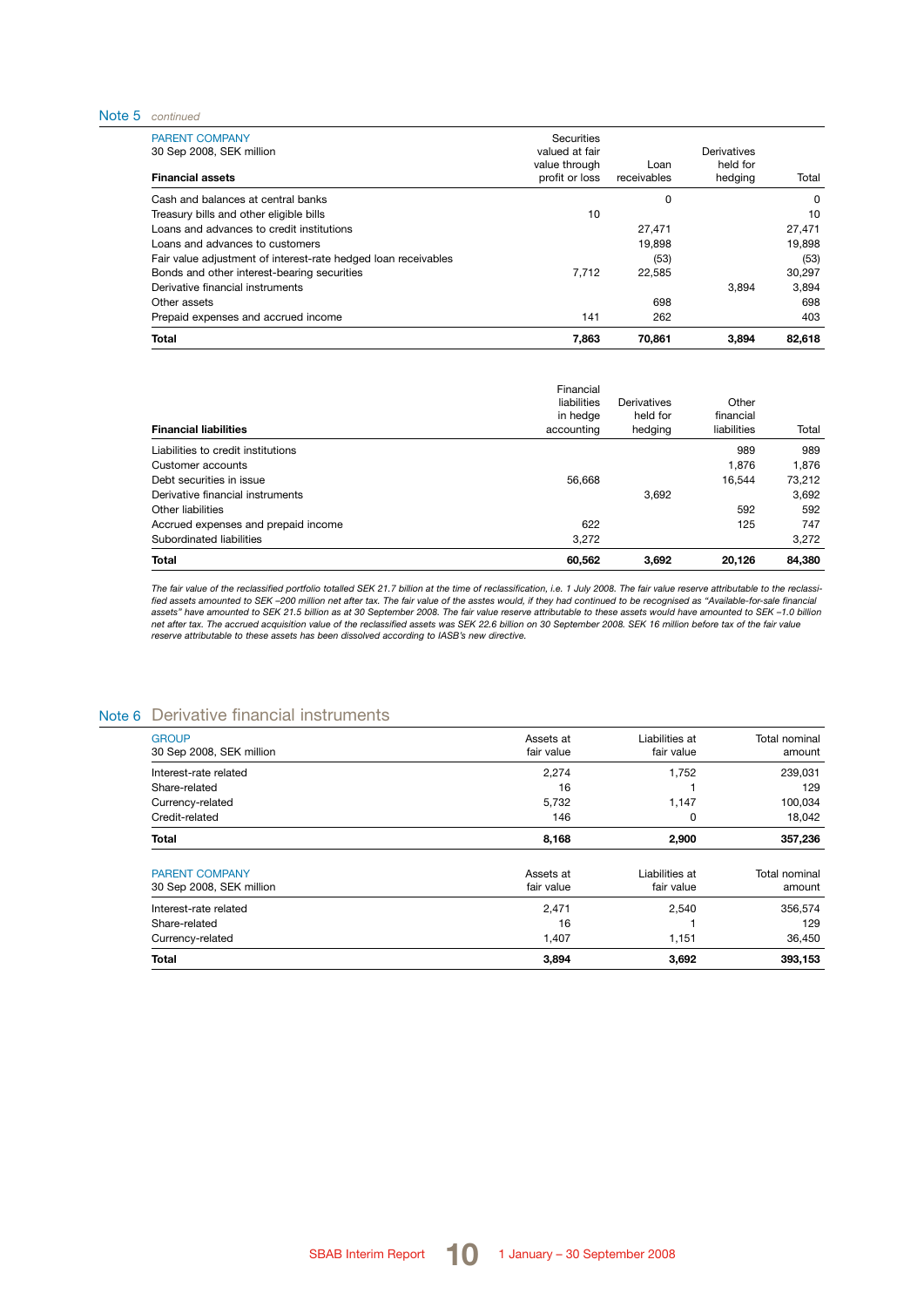### Note 7 Segment reporting

| <b>GROUP</b>                             | Jan-Sep 2008 |                |         | Jan-Sep 2007 |          |           |         |       |
|------------------------------------------|--------------|----------------|---------|--------------|----------|-----------|---------|-------|
|                                          |              | Corporate      |         |              |          | Corporate |         |       |
| <b>SEK million</b>                       | Consumer     | clients        | Finance | Total        | Consumer | clients   | Finance | Total |
| Net interest income                      | 574          | 111            | 246     | 931          | 577      | 137       | 194     | 908   |
| Net commission income                    | 23           | 4              | (19)    | 8            | 10       | 0         | (3)     |       |
| Net income from financial instruments    |              |                |         |              |          |           |         |       |
| designated at fair value                 | $\mathbf{0}$ | $\overline{2}$ | (224)   | (222)        | 8        | 5         | (296)   | (283) |
|                                          |              |                |         |              |          |           |         |       |
| <b>Total operating income</b>            | 597          | 117            | 3       | 717          | 595      | 142       | (105)   | 632   |
| Total expenses before impairment charges | (286)        | (42)           | (45)    | (373)        | (288)    | (49)      | (45)    | (382) |
| Profit before impairment charges         | 311          | 75             | (42)    | 344          | 307      | 93        | (150)   | 250   |
| Impairment charges, net                  | (2)          | 3              |         |              | 29       | 6         |         | 35    |
| Net operating income                     | 309          | 78             | (42)    | 345          | 336      | 99        | (150)   | 285   |

The Consumer segment includes lending to single-family dwellings, holiday homes, tenant-owned apartments and tenant-owner associations. Corporate clients<br>includes lending to private multi-family dwellings, commercial prope *already adjusted in each segment.*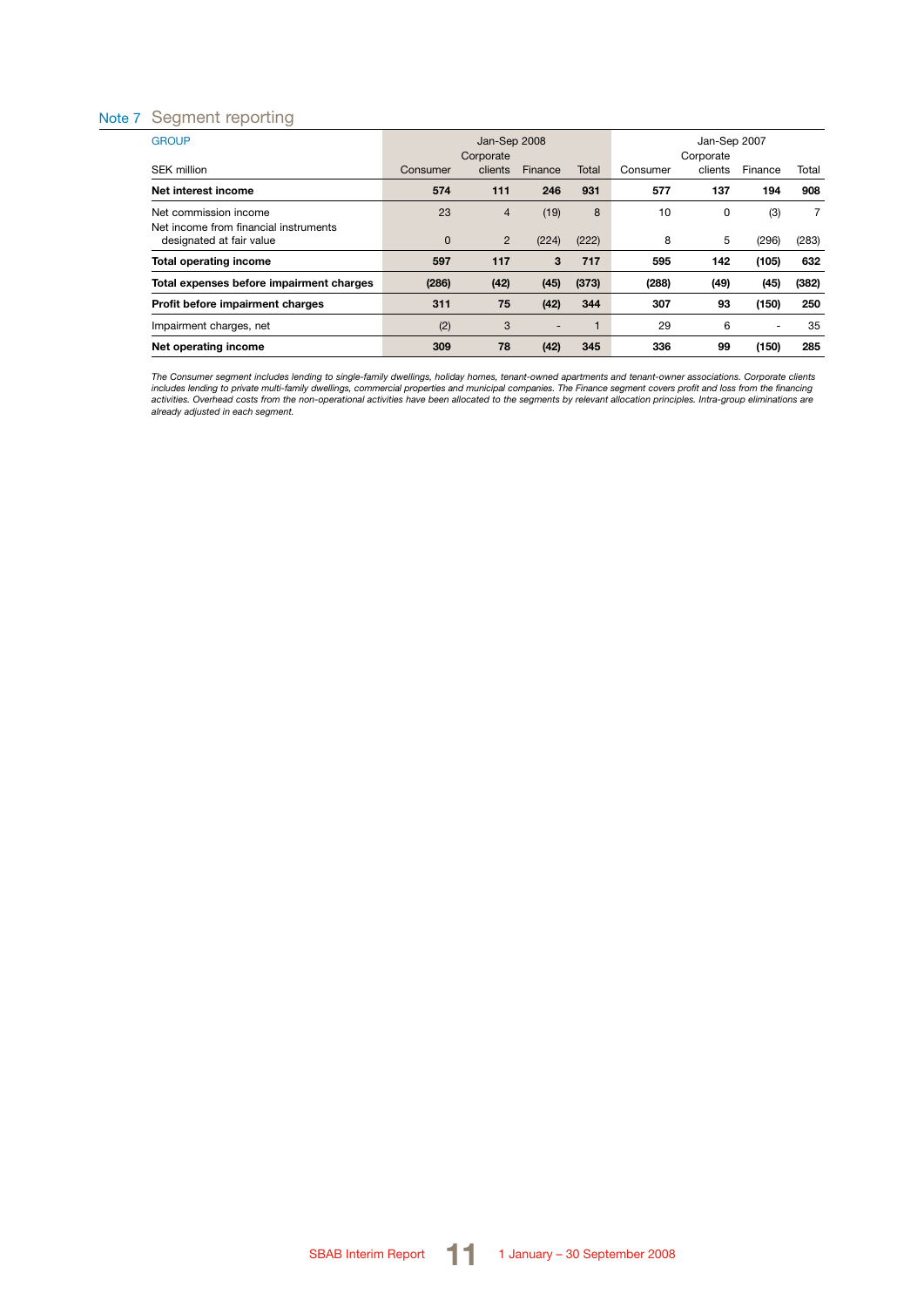# **Capital Base**

| <b>GROUP</b>                                                        |             |             |
|---------------------------------------------------------------------|-------------|-------------|
| <b>SEK million</b>                                                  | 30 Sep 2008 | 31 Dec 2007 |
| Primary capital                                                     |             |             |
| Equity                                                              | 6,339       | 6,198       |
| Primary capital contribution                                        | 994         | 994         |
| Minority interest                                                   | 492         | 467         |
| Total primary capital gross                                         | 7,825       | 7,659       |
| Less other intangible assets                                        | (53)        | (58)        |
| Less deferred income tax assets                                     | (245)       | (103)       |
| Deduction under Chapter 3, section 8, of the Capital Adequacy Act   | (399)       | (346)       |
| Total primary capital net                                           | 7,128       | 7,152       |
| Supplementary capital                                               |             |             |
| Undated subordinated loans                                          |             | 722         |
| Dated subordinated loans                                            | 2,260       | 1,260       |
| Deduction under Chapter 3, section 8, of the Capital Adequacy Act   | (399)       | (346)       |
| <b>Total supplementary capital</b>                                  | 1,861       | 1,636       |
| Expanded part of capital base                                       |             |             |
| Deduction from whole capital base                                   |             |             |
| Amount for capital base net after deductible items and limit values | 8,989       | 8,788       |
| <b>Capital requirements</b>                                         |             |             |
| Minimum capital for:                                                |             |             |
| Credit risk reported according to standard method                   | 1,433       | 1,067       |
| Credit risk reported according to IRB method                        | 2,198       | 1,982       |
| Risks in commercial stock                                           | 124         | 487         |
| Operational risk                                                    | 144         | 170         |
| Currency risk                                                       |             |             |
| Raw material risk                                                   |             |             |
| Total minimum capital requirement                                   | 3,899       | 3,706       |
| Addition during a transitional period                               | 3,671       | 3,675       |
| Capital requirement including addition                              | 7,570       | 7,381       |

### **Capital Adequacy**

|                               |             | <b>GROUP</b> | <b>PARENT COMPANY</b> |             |  |
|-------------------------------|-------------|--------------|-----------------------|-------------|--|
| SEK million                   | 30 Sep 2008 | 31 Dec 2007  | 30 Sep 2008           | 31 Dec 2007 |  |
| Primary capital               | 7.128       | 7.152        | 6.804                 | 7.240       |  |
| Total capital                 | 8,989       | 8.788        | 8,999                 | 9,187       |  |
| Risk-weighted assets, Basel I | 108.592     | 98.918       | 28,448                | 27.901      |  |
| Capital requirement/8%        | 94.621      | 92.258       | 23.992                | 25,636      |  |
| Primary capital ratio         | 7.5%        | 7.8%         | 28.4%                 | 28.2%       |  |
| Capital adequacy              | 9.5%        | 9.5%         | 37.5%                 | 35.8%       |  |
| Capital ratio                 | 1.19        | 1.19         | 4.69                  | 4.48        |  |

*Comparative figures have been adjusted due to changed calculation.*